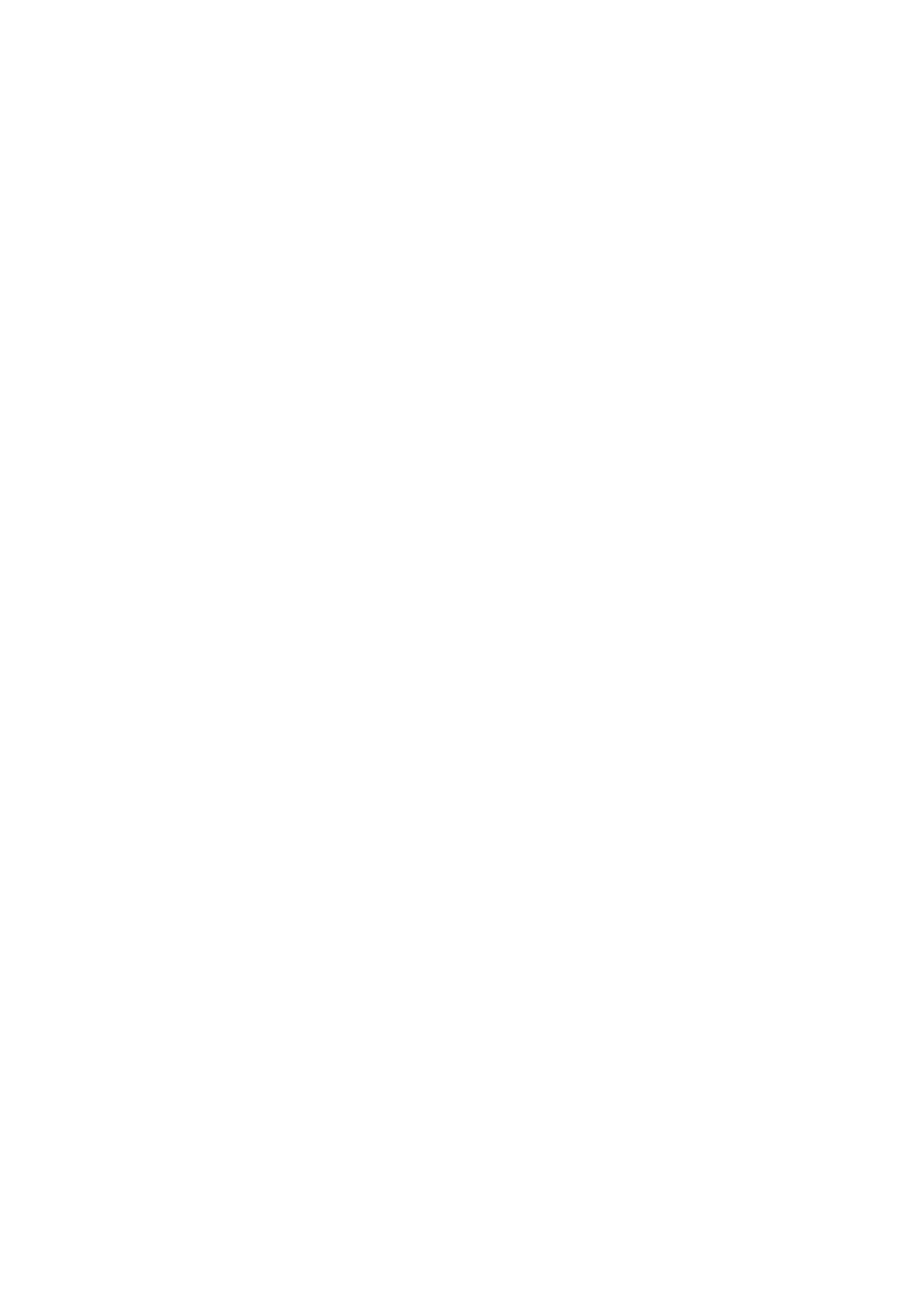# **Development of the Strategic Plan for Migratory Species 2015-2023**

## *Background*

- 1. The CMS Parties' Strategic Plan Working Group has been working hard since 2012, when each CMS region elected members to the Group. The Group elected Ines Verleye (Belgium) as Chair and Wendy Jackson (New Zealand) as Vice-Chair. The Chairs of the CMS Standing Committee and Scientific Council are *ex-officio* members. CMS partners – Secretariats of multilateral environmental agreements and non-governmental organizations – and CMS experts, have contributed substantively to the Working Group as observers.
- 2. In 2012, stakeholders' initial views were gathered and background reports prepared on lessons learned from implementation of the current Strategic Plan 2006-2014. The Working Group has held two meetings (in November 2012 and November 2013), and two drafts of the Plan have also benefited from written contributions received from many CMS Parties and partners in two extensive rounds of consultation undertaken in 2013 and 2014.
- 3. The  $3<sup>rd</sup>$  and Final Draft Plan has been finalized for presentation to CMS COP11 as [UNEP/CMS/COP11/Doc.15.2.](http://www.cms.int/en/document/strategic-plan-migratory-species-2015-2023)

## *Aichi Biodiversity Targets*

- 4. The Plan presents goals and targets for migratory species, based on the Aichi Biodiversity Targets in the Strategic Plan for Biodiversity 2011-2020, adapted for migratory species purposes. This approach will allow the migratory species Strategic Plan to benefit from the existing political visibility and support for biodiversity in general, at national and global levels.
- 5. The Plan is for migratory species as defined by the Convention that is, the entire population or any geographically separate part of the population of any species or lower taxon of wild animals, a significant proportion of whose members cyclically and predictably cross one or more national jurisdictional boundaries.
- 6. As a Strategic Plan for Migratory Species this is not just a CMS Strategic Plan, but it will serve as a guiding framework for all work supporting the conservation of migratory species and support the entire CMS Family of instruments, including ASCOBANS.

## *Implementation Matters*

- 7. The Plan also contains supporting chapters such as on implementation.
- 8. The Working Group recognizes the need for a Strategic Plan that is relevant to practitioners as well as to politicians and decision-makers and will recommend that the Plan's implementation could be supported through future development of a technical Companion Volume on Implementation. The Companion Volume could outline Parties', Instruments' and others' roles in implementing the Strategic Plan. It could also outline the delivery mechanisms and activities already available (such as CMS resolutions and programmes supporting the Plan), partnerships, capacity development, resources, monitoring and evaluation, and reporting on progress.